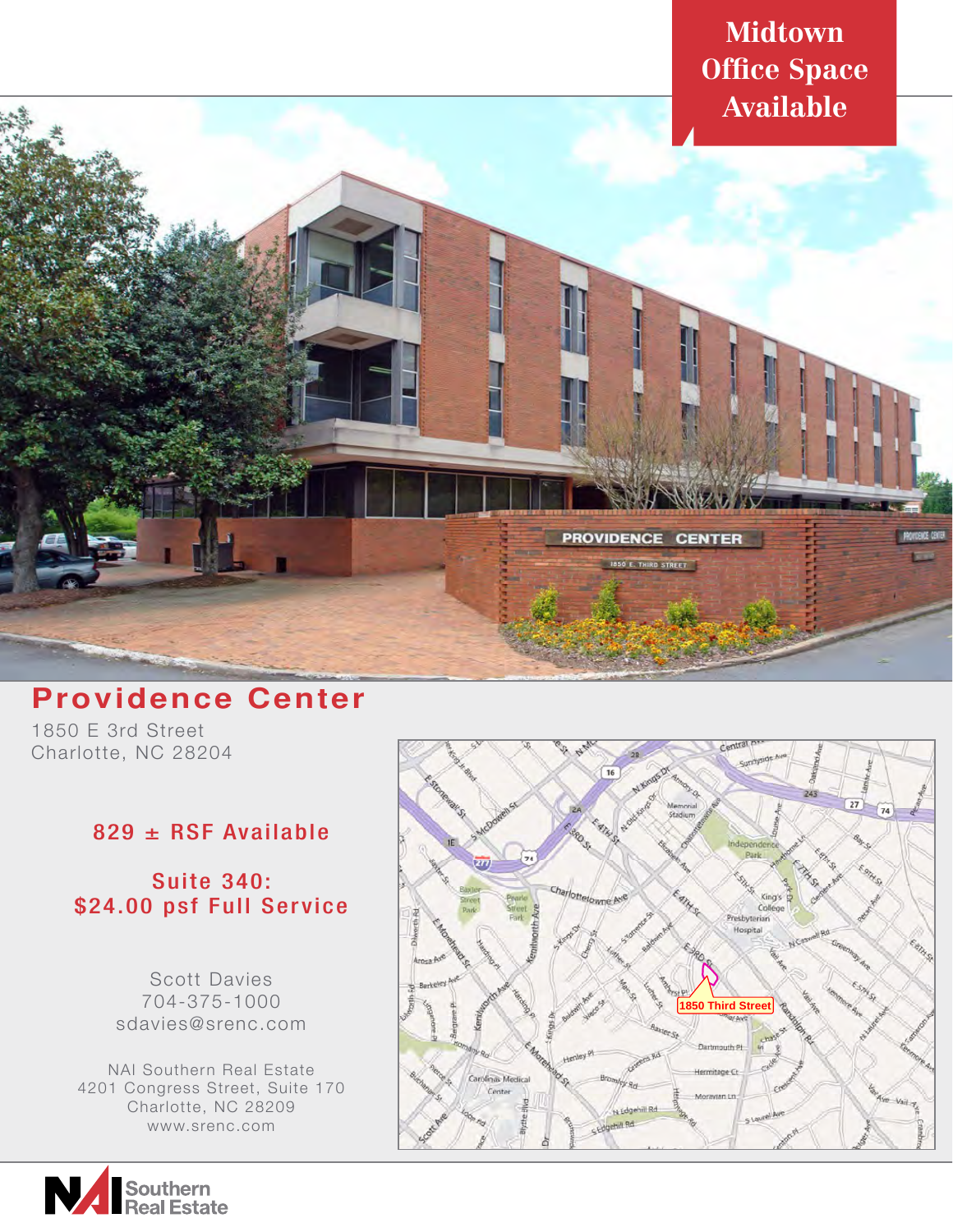## Providence Center

- Open office floor plan ideal for collaborative team space, modular work stations, meeting room etc.
- Automated building entry system for after hours access
- Ample parking
- Ideal for boutique firms
- Contact Scott Davies for more details: **sdavies@srenc.com**



NAI Southern Real Estate-Charlotte, NC. We obtained the information above from sources we believe to be reliable. However, we have not verified its accuracy and make no guarantee, warranty, or representation about it. It i

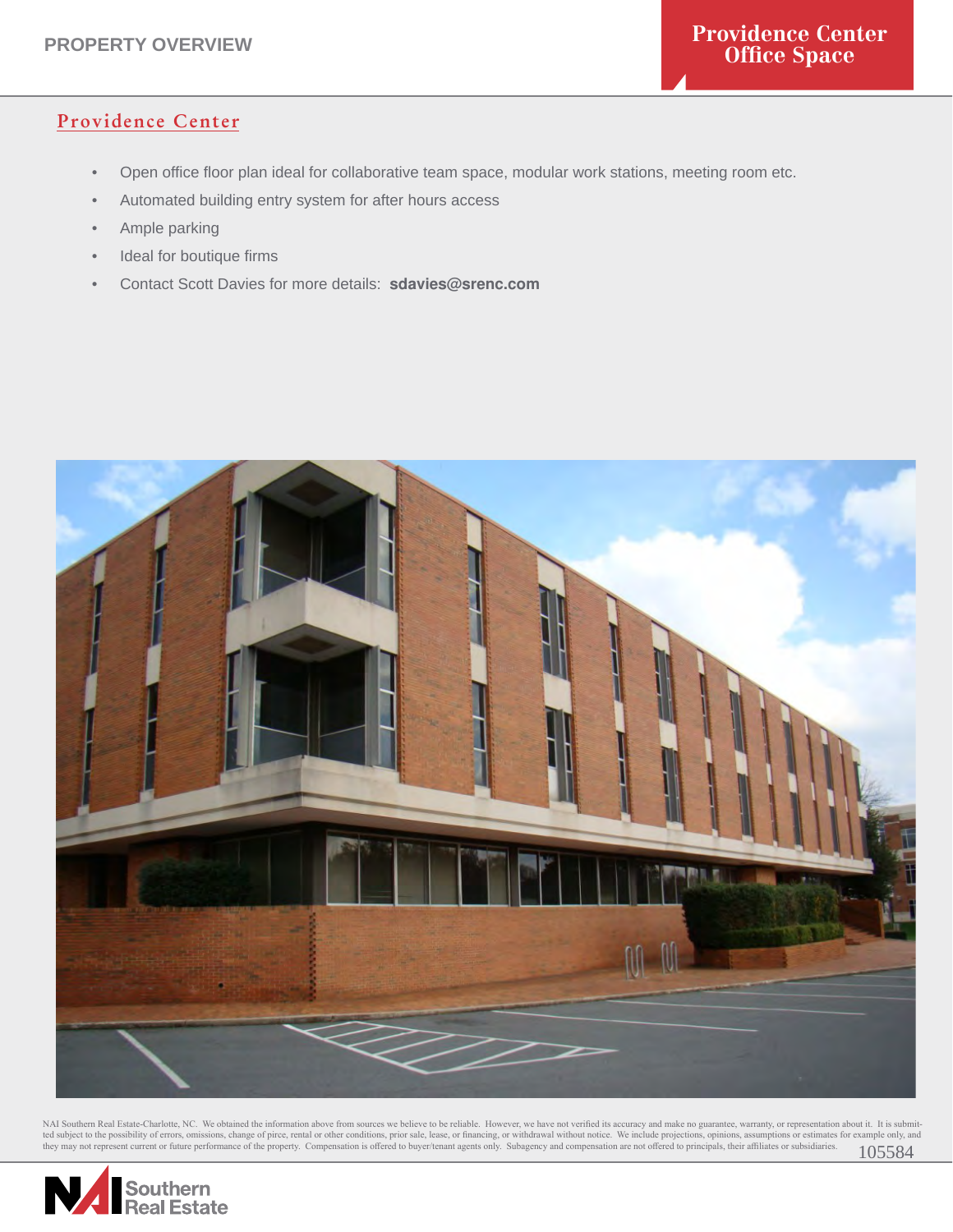

**First Floor**

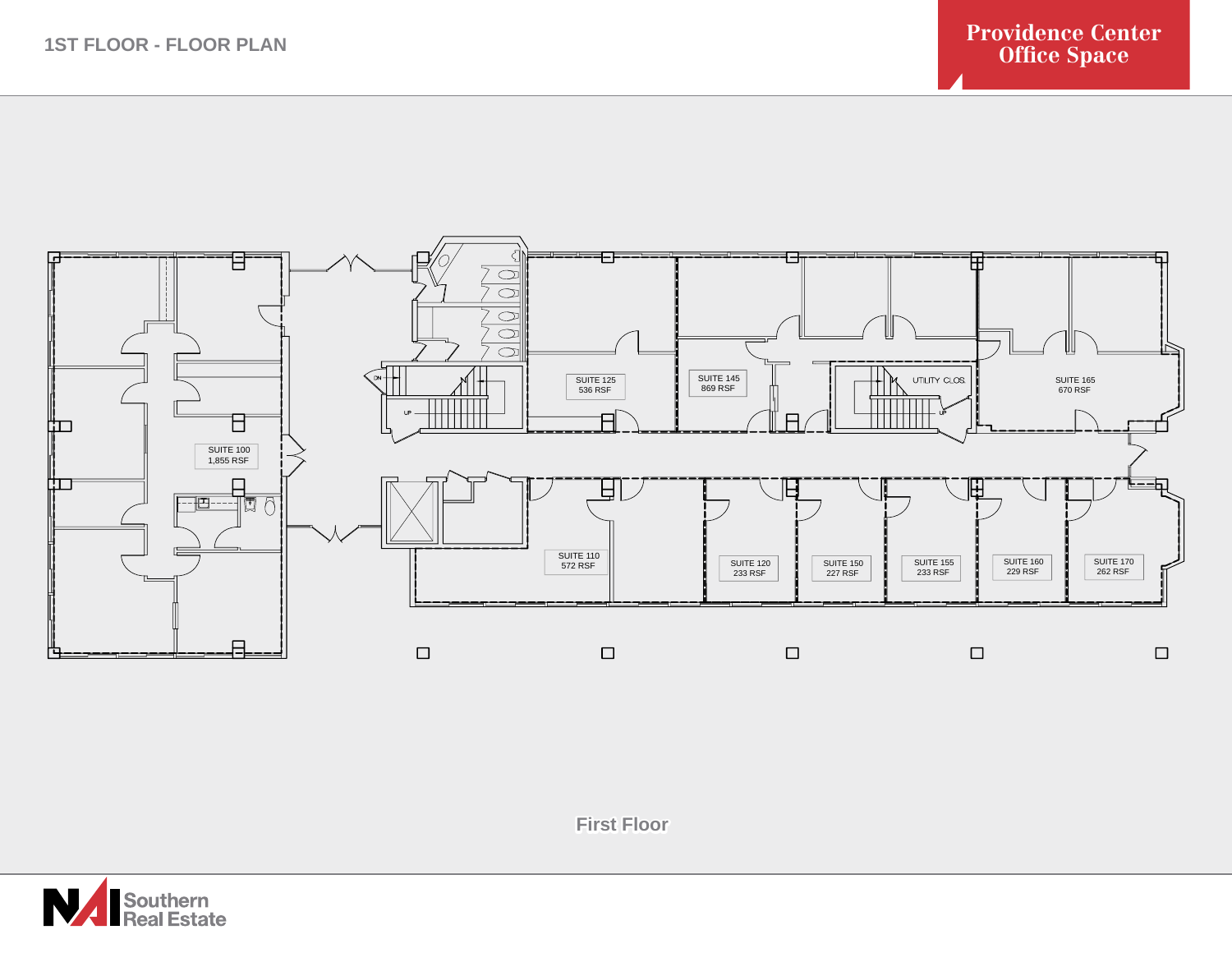

**Second Floor - Fully Leased**

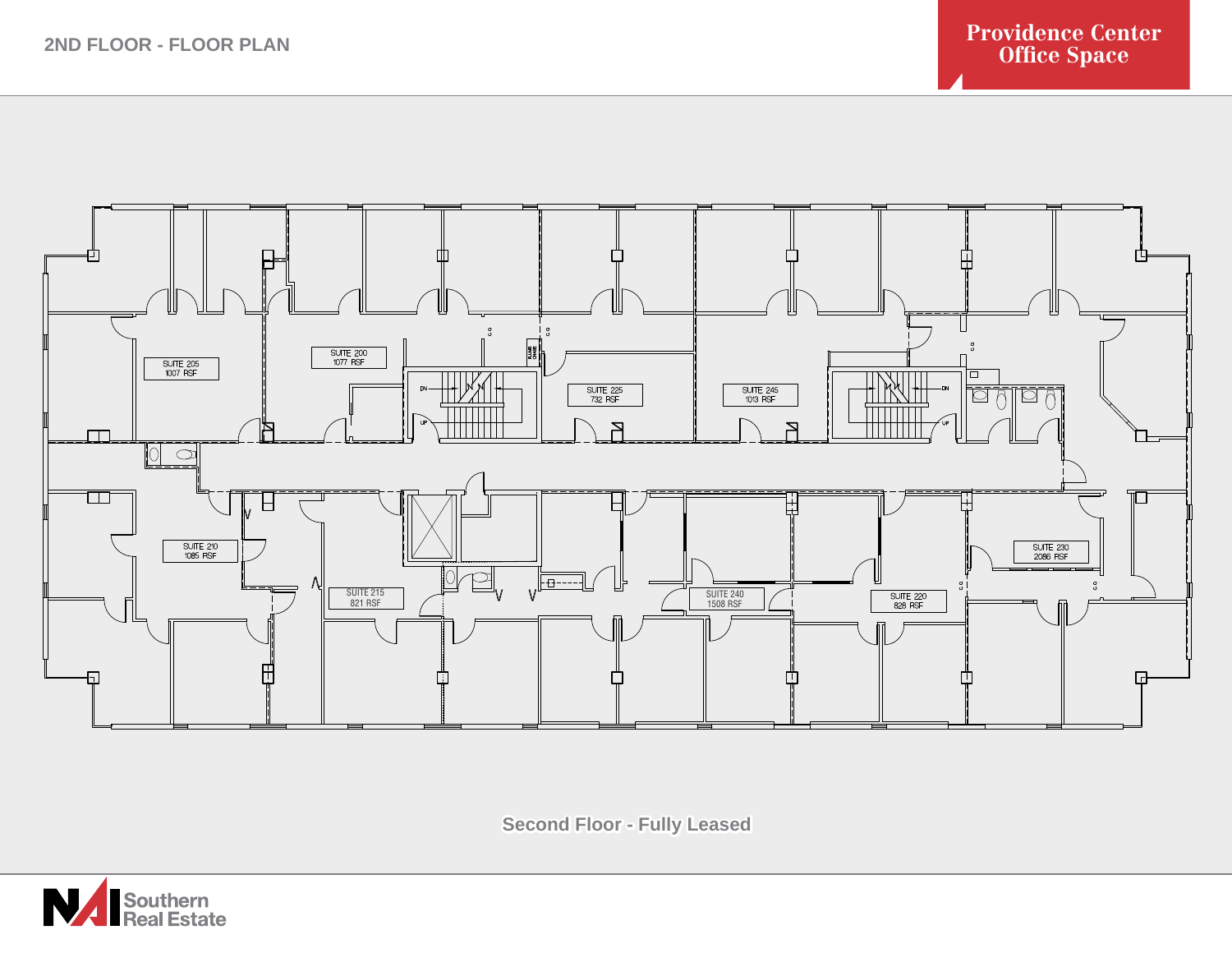

**Third Floor**